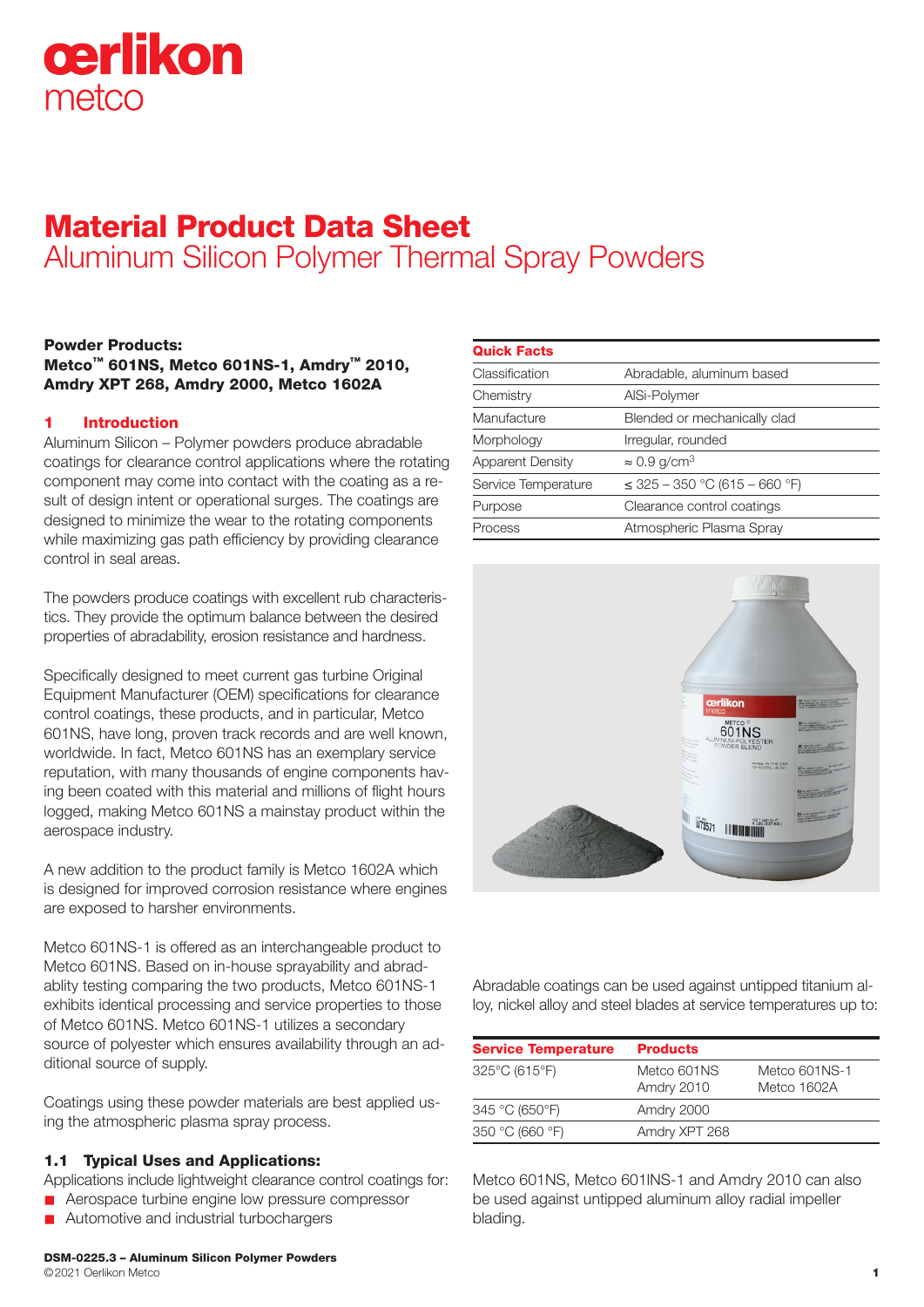# 2 Material Information

#### 2.1 Chemical Composition

| <b>Product</b> | <b>Weight Percent (nominal)</b> |    |       |       |                  |                  |                                |                                 |
|----------------|---------------------------------|----|-------|-------|------------------|------------------|--------------------------------|---------------------------------|
|                | AI                              | Si | Mo    | Cr    | <b>Polyester</b> | <b>Polyimide</b> | <b>Boron</b><br><b>Nitride</b> | <b>Organic</b><br><b>Binder</b> |
| Metco 601NS    | Balance                         |    | $---$ | $---$ | 40               | $---$            | $---$                          | $---$                           |
| Metco 601NS-1  | Balance                         |    | $---$ | $---$ | 40               | $--$             | $---$                          | $---$                           |
| Amdry 2010     | Balance                         |    | $---$ | $---$ | 40               | $---$            | $---$                          | $---$                           |
| Amdry XPT-268  | Balance                         | 9  | $---$ | $---$ | 20               | $---$            | 6                              | $--$                            |
| Amdry 2000     | Balance                         | 6  | $---$ | $---$ | $---$            | 47               | $---$                          | 6                               |
| Metco 1602A    | Balance                         | 6  |       |       | 40               | $-- -$           | $---$                          | $---$                           |

# 2.2 Particle Size Distribution and Manufacturing Method

|               | <b>Nominal Range µm</b> | <b>Manufacturing Method</b>   |
|---------------|-------------------------|-------------------------------|
| Metco 601NS   | $-125+11$               | <b>Blended</b>                |
| Metco 601NS-1 | $-125 + 11$             | <b>Blended</b>                |
| Amdry 2010    | $-125+11$               | <b>Blended</b>                |
| Amdry XPT-268 | $-125+11$               | Mechanically Clad and Blended |
| Amdry 2000    | $-149+11$               | Mechanically Clad             |
| Metco 1602A   | $-125 + 11$             | <b>Blended</b>                |

Upper particle size analysis using sieve in accordance with ASTM B214; lower size analysis using laser diffraction (Microtrac)

## 2.3 Key Selection Criteria

- While Metco 601NS, Metco 601NS-1 and Amdry 2010 are similar products, Metco 601NS is the recommended material of choice because it has the:
	- **n** Best availability worldwide
	- Longest-standing track record in service with millions of reliable flight hours
	- Best availability in high volume to large-scale users
	- Highest number of customer specification (OEM) approvals (see Section 2.5)
	- **n** Best technical and parameter support by Oerlikon Metco as a result of our long experience with this product
- Metco 601NS-1 is fully interchangeable with Metco 601NS and manufactured using raw materials from different sources to maintain security of supply.
- Coatings of Amdry 2010 have higher erosion resistance than coatings of Metco 601NS and Metco 601NS-1 when tested according to GE specification E50TE121. This is the result of different raw materials.
- Coatings of Amdry 2000 can be used at slightly higher temperatures than Metco 601NS, Metco 601NS-1 or Amdry 2010; however, abradability is not as good as for Metco 601NS or Metco 601NS-1.
- Coatings of Amdry XPT-268 exhibit the highest erosion resistance and bond strength, and can be used at temperatures up to 345 °C (650 °F) with little blade wear; however, abradability is not as good as Metco 601NS, Metco 601NS-1 or Amdry 2010 coatings.
- Coatings of Metco 1602A are suited to more demanding engine conditions where high corrosion resistance is a key requirement; e.g. high humidity conditions, multiple environment exposure at high engine cycle frequencies, salt laden air and marine operating conditions.
- **n** Always choose the material that meets the customer material and process specifications.

## 2.4 Related Products

- $\blacksquare$  When coatings with service temperatures above 350 °C (660 °F) for use against untipped titanium blades are required, then abradable coating materials such as Metco 320NS, Metco 2042 or Metco 610NS are recommended.
- **n** AlSi-polymer coatings have better galvanic corrosion resistance compared to coatings of AlSi-graphite, such as Metco 311NS and Metco 313NS, but worse than CuAl-polyester, such as Metco 604NS, Metco 605NS and Metco 610NS.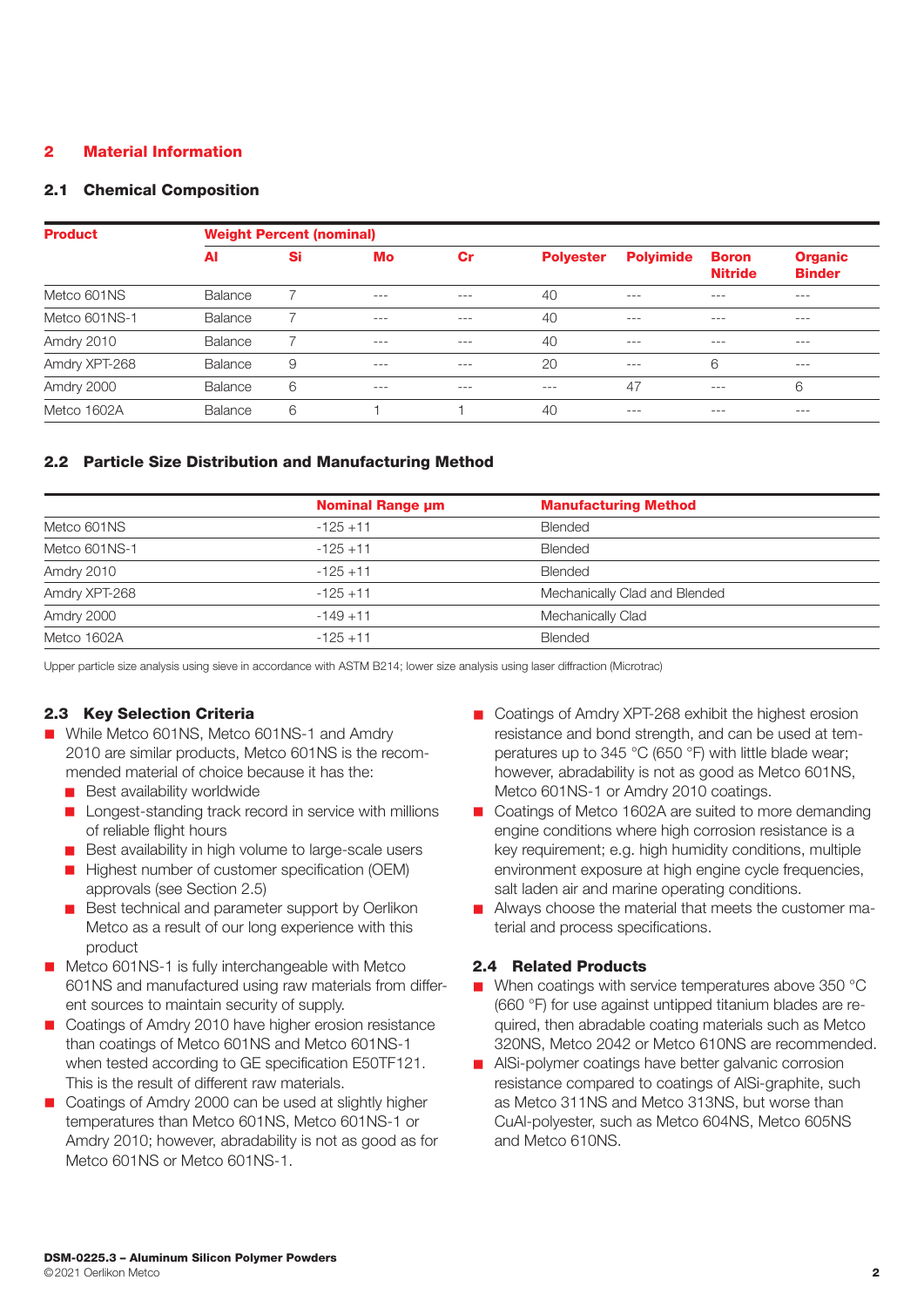# 2.5 Customer Specifications

| <b>Product</b> | <b>Customer Specification</b>                                                                                                                                                                                                                 |                                                                                                                                                                                                                                                                   |
|----------------|-----------------------------------------------------------------------------------------------------------------------------------------------------------------------------------------------------------------------------------------------|-------------------------------------------------------------------------------------------------------------------------------------------------------------------------------------------------------------------------------------------------------------------|
| Metco 601NS    | Avio 4800M/23<br>Canada Pratt & Whitney CPW 928<br>GKN Aerospace PM 819-30<br>Honeywell 91547-M3955<br>Honeywell FP 5091<br>Pratt & Whitney PWA 1349<br>Rolls-Royce Corporation PMI 1210<br>Rolls-Royce plc MSRR 9507/15<br>Snecma DMR 33.087 | Canada Pratt & Whitney CPW 517<br>Chromalloy BZ-003 Type 34<br>GE B50TF222, CI A<br>Honeywell EMS 57735, Type I<br>MTU MTS 1081<br>Rolls-Royce Corporation EMS 38900<br>Rolls-Royce OMAT 3/143<br>Rolls-Royce plc RRMS 40019<br>Turbomeca LA 657 Ed. 1 PW1 Ind. 0 |
| Metco 601NS-1  | Honeywell EMS 57735, Type I                                                                                                                                                                                                                   |                                                                                                                                                                                                                                                                   |
| Amdry 2010     | Canada Pratt & Whitney CPW 517<br>Honeywell EMS 57735, Type I<br>Pratt & Whitney PWA 1349<br>Rolls-Royce OMAT 3/143B                                                                                                                          | GE B50TF222, CI A & C<br>Honeywell 91547-M3955<br>Praxair PAB360                                                                                                                                                                                                  |
| Amdry XPT-268  | Rolls-Royce Corporation EMS 56723<br>Rolls-Royce plc RRMS 40021                                                                                                                                                                               | Rolls-Royce Corporation PMI 1364                                                                                                                                                                                                                                  |
| Amdry 2000     | Rolls-Royce Corporation EMS 56767                                                                                                                                                                                                             | Rolls-Royce Corporation PMI 1332                                                                                                                                                                                                                                  |
| Metco 1602A    | Honeywell EMS 57735, Type II                                                                                                                                                                                                                  |                                                                                                                                                                                                                                                                   |

#### 3 Coating Information

# 3.1 Key Thermal Spray Coating Information

| <b>Characteristic</b>                               | <b>Typical Data</b>                 |                  |                                                                                             |                   |                        |
|-----------------------------------------------------|-------------------------------------|------------------|---------------------------------------------------------------------------------------------|-------------------|------------------------|
|                                                     | <b>Metco 601NS</b><br>Metco 601NS-1 | Amdry 2010       | <b>Amdry XPT-268</b>                                                                        | Amdry 2000        | Metco1602A             |
| <b>Recommended Process</b>                          |                                     |                  | Atmospheric Plasma Spray (all materials)                                                    |                   |                        |
| Macrohardness [HR15Y]                               | 70                                  | 75               | 75                                                                                          | 60                | 70                     |
| Nominal Bond Strength [MPa (psi)]                   | 9.7(1400)                           | 11.5 (1670)      | 23.4 (3400)                                                                                 | 8.0 (1160)        | 11.5 (1670)            |
| Coating Density [g/cm <sup>3</sup> ]                | 1.5                                 | 1.6              | 1.9                                                                                         | 1.2               | 1.5                    |
| Erosion Resistance <sup>a</sup> [s/mm (s/0.001 in)] | 157(4)                              | 197(5)           | 236(6)                                                                                      | 157(4)            | 197(5)                 |
| Deposition Efficiency [%] b                         | $\leq 65$                           | $\leq 65$        | $\leq 65$                                                                                   |                   | $\leq 65$              |
| Max Service Temperature [°C (°F)]                   | 325 (615)                           | 325 (615)        | 345 (650)                                                                                   | 350 (660)         | 325 (615)              |
| Thermal Conductivity [W/m·K]                        | 0.53                                | 0.53             |                                                                                             |                   |                        |
| Thermal Expansion [10-6/K]                          | 20 to 30                            | 20 to 30         | 20 to 30                                                                                    |                   | 20 to 30               |
| Incursion Rub Performance <sup>c</sup>              | Excellent                           | <b>Excellent</b> | Good                                                                                        | Good <sup>d</sup> | Excellent <sup>e</sup> |
| <b>Corrosion Resistance</b>                         |                                     |                  | Moderate corrosion resistance under typical aero service conditions                         |                   | Excellent <sup>†</sup> |
| Post Finishing Technique                            |                                     |                  | Use a sharply pointed, high-speed steel bit, light feeds, fast work speed and traverse rate |                   |                        |

a In accordance with GE E50TF121

b Significantly higher deposit efficiencies can be expected using Metco's TriplexPro™ and and SinplexPro™ series plasma spray guns

c Against titanium alloy blades under typical incursion conditions

<sup>d</sup> Slight blade wear and some conditions

<sup>e</sup> Reduced grooving and blade 'pick-up'<br><sup>f</sup> Resists general and blistering corrosion in humid, marine, high-engine cycle frequency environments